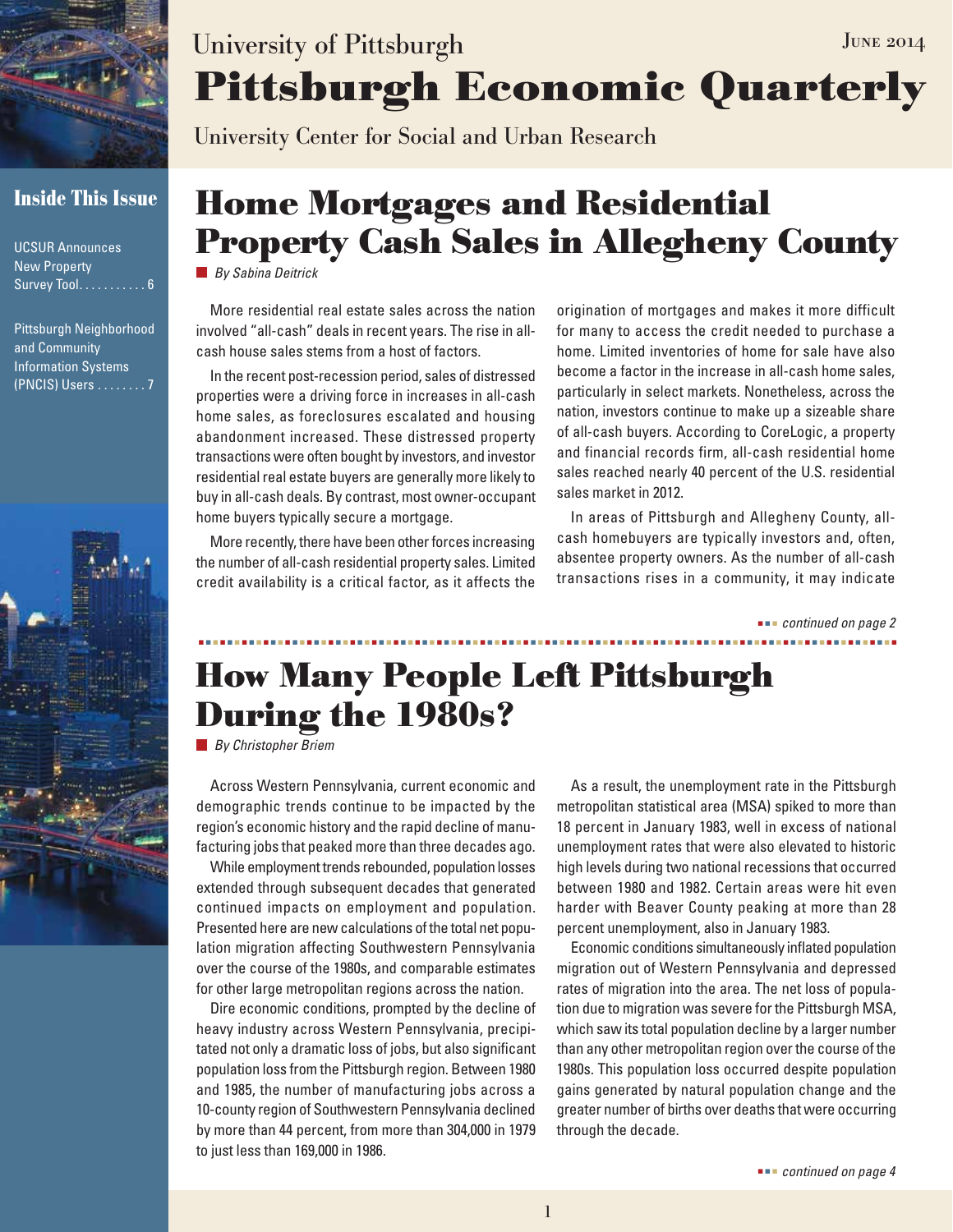#### **Home Mortgages and Residential Property Cash Sales in Allegheny County**

 *continued from page 1*

distress in the housing market. The growth in investor buyers, coupled with a decline in buyers obtaining mortgages, is a sign of disinvestment in the area's housing market, with supply outstripping demand for owneroccupied units. This can result in a cycle of increased abandonment and vacancy of residential properties, and without a turnaround or intervention, eventually, a collapse of the residential housing market.

Using residential property sales data from Allegheny County and mortgage data from the Home Mortgage Disclosure Act (HMDA), UCSUR has compared estimates of residential property sales to mortgage originations in 2012 to gauge local housing markets. HMDA data are collected from lending institutions, which must report their public loan data, including loan applications, mortgage originations, home loans purchases, home improvement loans, and refinancings. For loan applications that did not result in an origination, data are also reported for loans denials, withdrawals, or otherwise not completed.

Most home buyers obtain mortgages, which are then recorded in HMDA data on mortgage originations. While some home buyers do not obtain a mortgage, using cash or non-mortgage sources of capital to buy their house, these non-mortgage transactions are more commonly made by investors.

The use of HMDA data, coupled with real estate sales, allows a further understanding of community and neighborhood housing markets and sub-markets. For this analysis, we use a measure of market stability/volatility from the work of Alan Mallach of the Center for Community Progress.

**Figure 1. Sales/Mortgage Ratio and Median Sales Prices, Allegheny County Residential Real Estate Transactions, by Census Tract, 2012**





*Source: Federal Financial Institutions Examination County, Home Mortgage Disclosure Act data, 2012, and Pittsburgh Neighborhood and Community Information System; author's calculation.*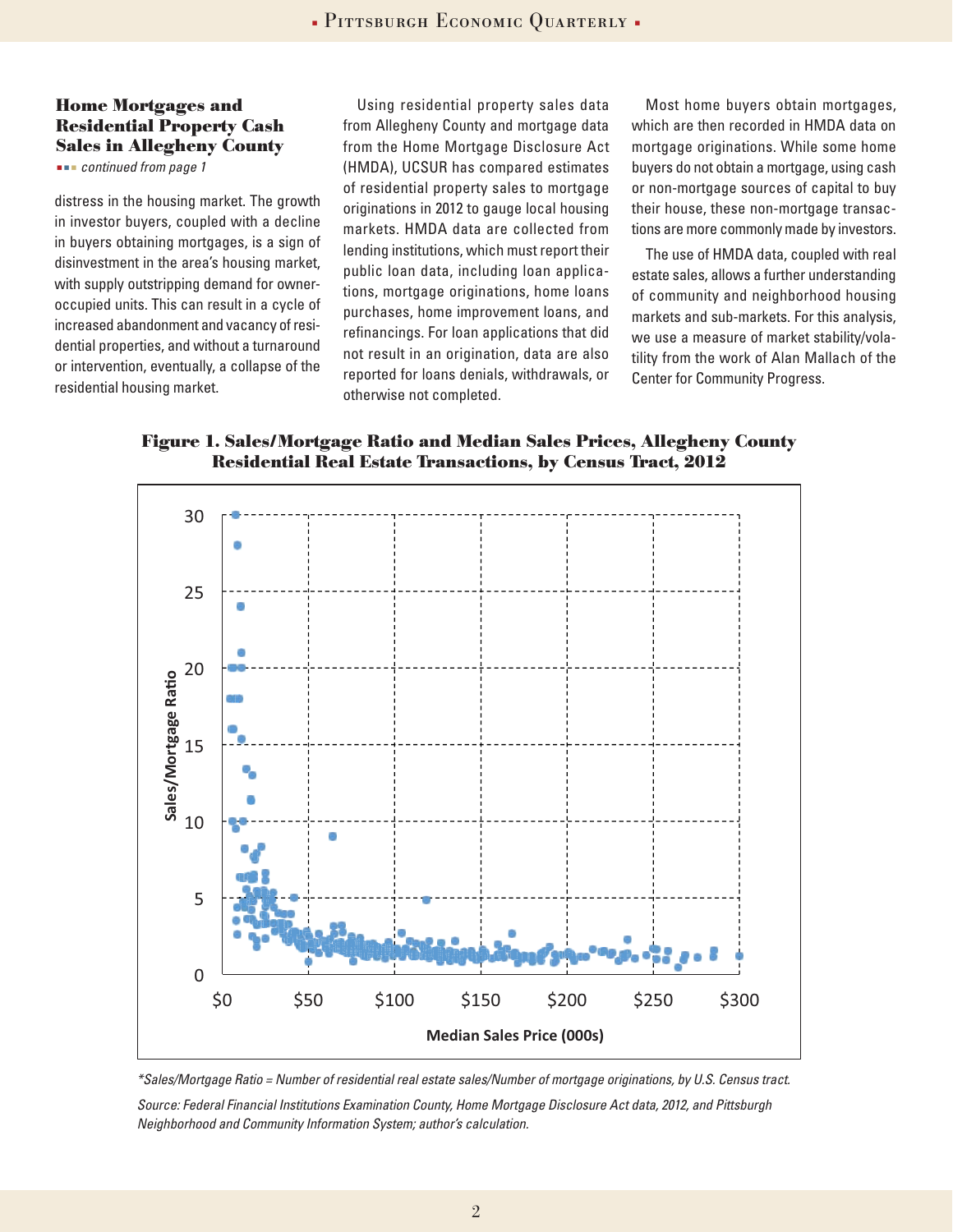We compare the number of residential property sales in census tracts to the number of mortgage originations in the tract. When the house sales/mortgage origination ratio is close to 1, owner-occupant home buyers are the norm in the neighborhood. In many neighborhoods with large numbers of multifamily dwellings, the expected number will exceed one and generally be larger than in areas with almost exclusively single family dwellings, but the larger the ratio climbs, in general, the more investors are buying in the residential market and the fewer homeowners are entering into the market.

For this analysis, some tracts were eliminated, including those with predominately public housing units, green ways, and park space, and those with incomplete data.

In 2012 for census tracts with complete data, there were 17,352 residential property sales and 10,859 mortgage originations in Allegheny County, representing a sales/ mortgage origination ratio of 1.6, meaning there were 1.6 residential real estate sales in Allegheny County in 2012 for every mortgage origination, as reported in the HMDA data. Put another way, at least 63 percent of Allegheny County residential real estate sales in 2012 were to owner-occupant home buyers.

This gives what might be considered a baseline for the county. Areas registering ratios significantly higher than the county baseline are in neighborhood housing submarkets that are weak or growing weaker.

The data show that in Allegheny County, there are dozens of areas that have few or virtually no new owner occupant residents. Fifty-four census tracts in the county had five or fewer mortgage originations in 2012, including 10 with no new mortgage activity. There were, however, 1,070 residential property sales in those tracts in the same year, presumably all or nearly all to investors. Not surprisingly, areas with little to no new mortgage activity are poor and distressed.

We next compared the sales/mortgage origination ratio to the median sales price

#### **Table 1. Allegheny County Residential Property Sales\* Indicators by Census tracts, 2012**

| <b>Median sales price</b> | <b>No. of tracts</b> | Sales/mortgage ratio** |
|---------------------------|----------------------|------------------------|
| \$4,000 - 19,999          | 55                   | 16.5                   |
| 20,000 - 39,999           | 40                   | 5.0                    |
| 40,000 - 59,999           | 30                   | 2.3                    |
| $60,000 - 99,999$         | 88                   | 1.8                    |
| 100.000 - 149.999         | 76                   | 1.4                    |
| 150,000 - 299,999         | 78                   | 1.3                    |

*\*Data only include tracts with median sales price < \$300,000.*

*\*\*Sales/Mortgage Ratio = Number of residential real estate sales/Number of mortgage originations, by U.S. Census tract.*

*Source: Federal Financial Institutions Examination County, Home Mortgage Disclosure Act data, 2012, and Pittsburgh Neighborhood and Community Information System; author's calculation*

of residential real estate in 2012, by census tracts, eliminating areas with a median greater than \$300,000, presumably stable housing sub-markets (see Figure 1). The results are dramatic. In all tracts with a ratio greater than 4.0, the median sales price of housing in 2012 was below \$40,000 (see Figure 1).

Examining this group even further, we find that investor-dominated real estate sub-markets are concentrated in the poorer neighborhoods of the city of Pittsburgh and the river communities along the Mon and Ohio Rivers. In the areas where the median sales price for housing in 2012 was less than \$20,000, the sales/mortgage origination ratio was in double digits, meaning nearly all real estate transactions involved investors (see Table 1).

Moving from this group, the ratio flattens quickly. In areas with median sales prices between \$40,000 and \$59,999, owneroccupant home buyers still represented close to half the buying market in 2012. In these areas, this indicator can be used to monitor these markets closely to gauge that they are not turning more into investordominated locations.

Owner-occupant buyers dominated in the successive sales ranges, including moderate sub-markets with median sales between \$60,000 and \$99,999.

The sales/mortgage origination indicator gives a quick view of market dynamics that readily brings to light the distress endemic in many communities and points to the need for heightened awareness of the severity of market conditions in these communities. The indicator also suggests stability in many low-moderate and midmarket neighborhoods and communities, while the variability in this index points to the need for better understanding of the forces affecting housing submarkets in Allegheny County.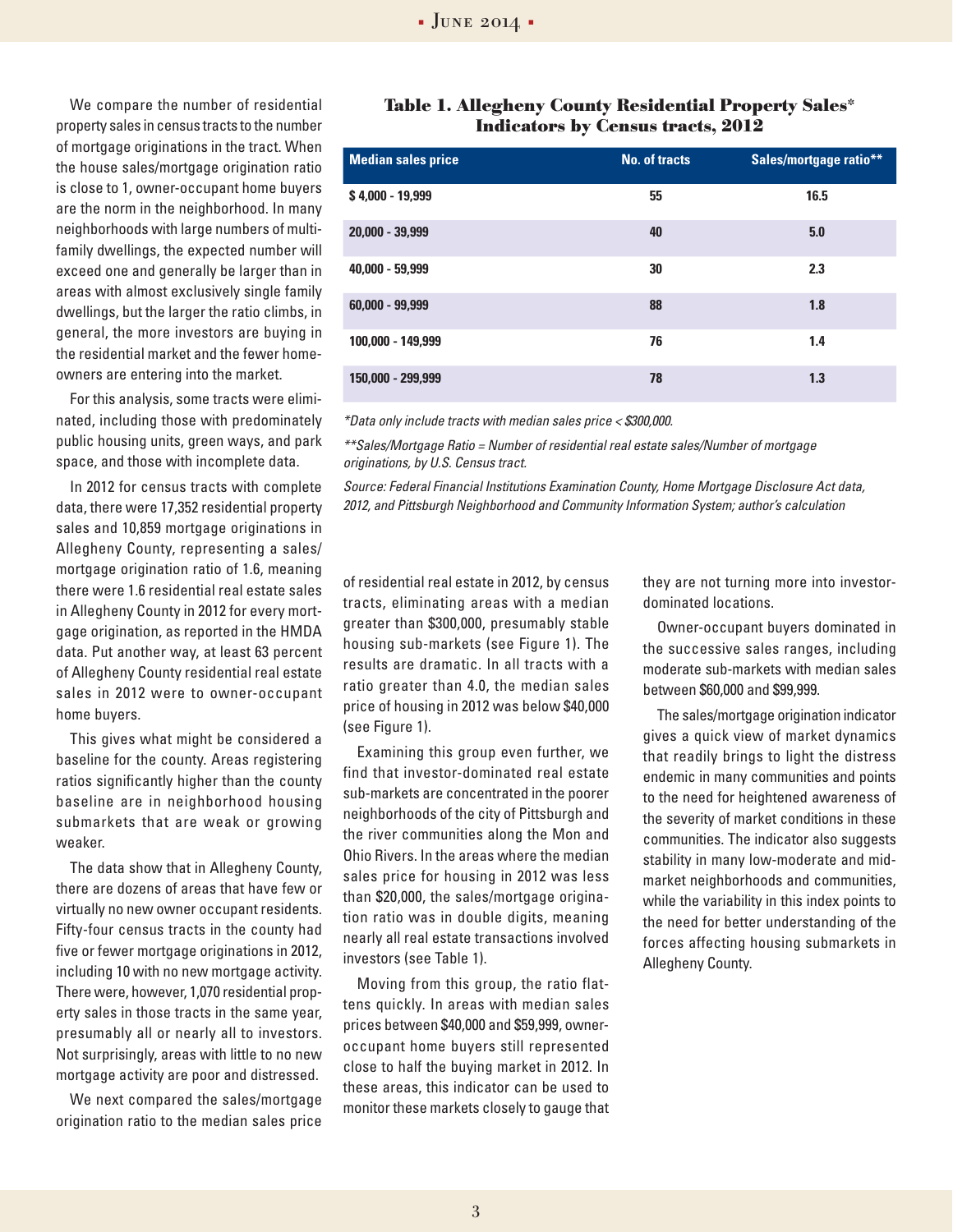#### **How Many People Left Pittsburgh During the 1980s?**

 *continued from page 1*

Researchers at the University of Wisconsin and the University of North Carolina, Glenn Fuguitt and Calvin Beale, have compiled a national database of migration patterns between 1980 and 1990 for all counties in the U.S. They generated their data using a residual method of estimating migration, based on U.S. Census population counts at the beginning and end of each decade and intercensal birth and death records available for individual counties. The population counted at the beginning of the decade is aged forward over time, subtracting out deaths and adding in births, to generate an "expected population" at the end of the decade. The observed population counted in the Census at the end of the decade is then subtracted from the expected population to estimate the number of net migrants. This method allows for the estimation of total net migration over the decade and estimates of net migration by age group.

Using the data produced by Fuguitt and Beale and distributed via the Applied Population at the University of Wisconsin-Madison, estimates of net population migration for Southwestern Pennsylvania are compiled here. Over the course of the 1980s, total net migration for the 10 counties of Southwestern Pennsylvania is estimated to be a population loss of 227,039, or approximately 8 percent of the region's population in 1980. All counties in the region suffered net migration losses over the decade with Beaver and Lawrence counties experiencing the largest losses proportional to their population (see Table 1).

The loss of population from Southwestern Pennsylvania due to migration through the decade was age selective. Younger workingage population cohorts were far more likely to move out of the region, while older age cohorts were more likely to remain. Figure 1 breaks down the total net migration by age group for Southwestern Pennsylvania between 1980 and 1990. More than half of Southwestern Pennsylvania's net migration throughout the decade, a total of 118,095, is

### **Table 1. Net Population Migration Between 1980 and 1990 by County, Southwestern Pennsylvania**

|                                                              | <b>Net Migration</b><br>Between 1980 and<br>1990 | <b>Population in 1980</b> | <b>Net Migration Rate*</b> |  |
|--------------------------------------------------------------|--------------------------------------------------|---------------------------|----------------------------|--|
| <b>Allegheny</b>                                             | $-123.440$                                       | 1.433.748                 | -86                        |  |
| <b>Armstrong</b>                                             | $-5,162$                                         | 76.725                    | -67                        |  |
| <b>Beaver</b>                                                | $-21.769$                                        | 204.674                   | $-106$                     |  |
| <b>Butler</b>                                                | $-2,941$                                         | 152,100                   | $-19$                      |  |
| <b>Fayette</b>                                               | $-14,345$                                        | 156.114                   | $-92$                      |  |
| Greene                                                       | $-1,750$                                         | 40,252                    | $-43$                      |  |
| Indiana                                                      | $-5.656$                                         | 93,954                    | -60                        |  |
| <b>Lawrence</b>                                              | $-11.958$                                        | 105.846                   | $-113$                     |  |
| Washington                                                   | $-13.395$                                        | 213.576                   | $-63$                      |  |
| Westmoreland                                                 | $-26.623$                                        | 389.115                   | -68                        |  |
| $*$ MMD asked these construction non 1,000 nondetime in 1000 |                                                  |                           |                            |  |

*\* NMR calculated here as net migration per 1,000 population in 1980.*

#### **Figure 1. Estimated Net Population Migration Between 1980 and 1990 by Age Group, Southwestern Pennsylvania**



#### **Figure 2. Estimated Net Migration Rate (NMR) Between 1980 and 1990 by Age Group, Southwestern Pennsylvania**



#### *Notes:*

*-NMR calculated here as net migration per 1,000 population in 1980.*

*-Southwestern Pennsylvania defined here as the 10 counties of Allegheny, Armstrong, Beaver, Butler, Fayette, Greene, Indiana, Lawrence, Washington, and Westmoreland.*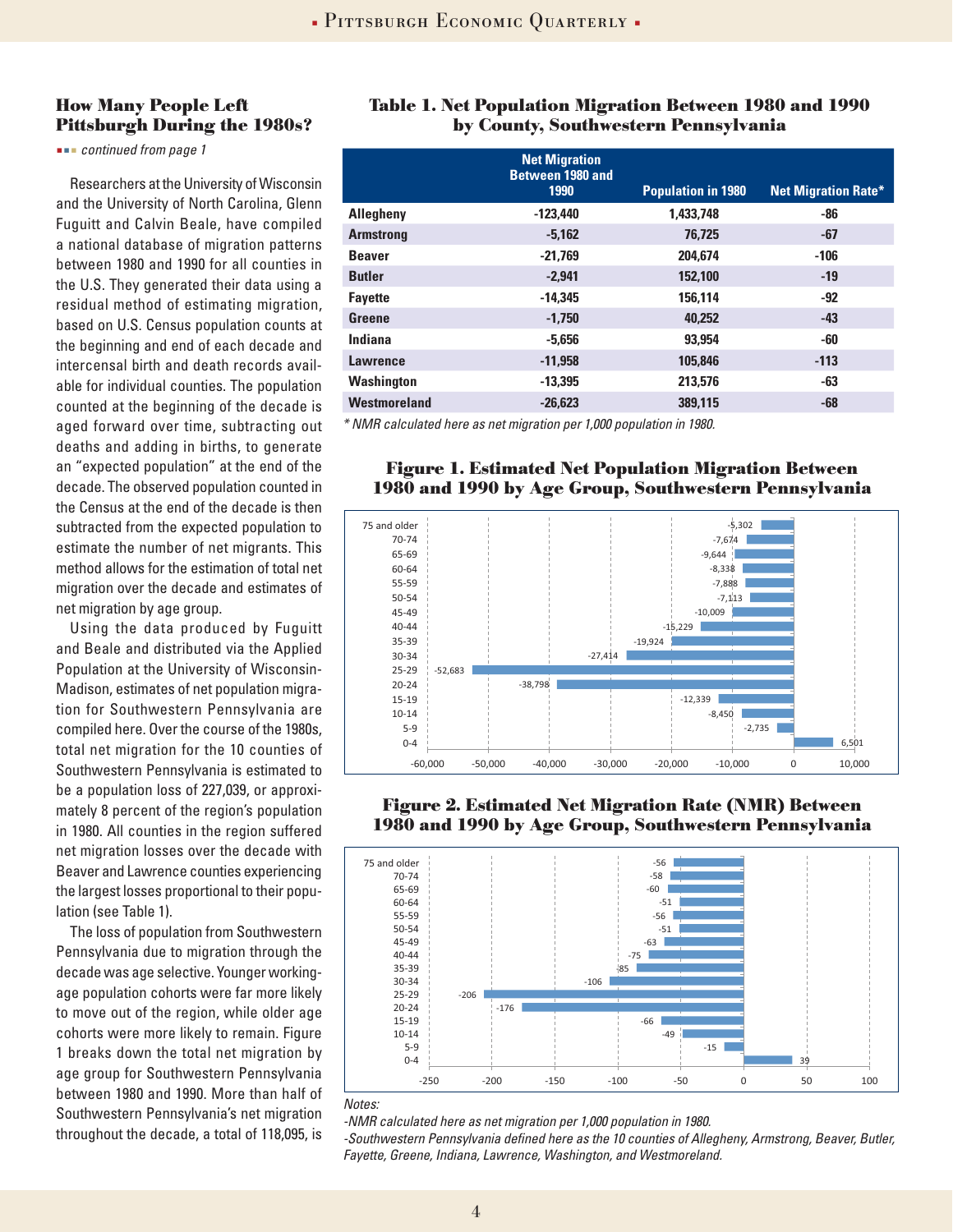accounted for by the population between the ages of 20 and 34 in 1980.

Also computed here is the net migration rate (NMR) for the total population and for the population by age group over the same decade. The NMR is defined here as the net migration throughout the decade per 1,000 population in 1980. Figure 2 shows the NMR by age group for Southwestern Pennsylvania between 1980 and 1990. The peak NMR of 209 for the population between the ages of 25 and 29 in 1980 means that migration alone caused that age cohort to decline by more than 20 percent throughout the course of a single decade.

In addition to county-level data, comparable migration estimates for MSA are compiled to compare them to the Pittsburgh experience. Geographic definitions of MSAs have changed multiple times since the 1980s. For benchmarking, the MSA definitions in use between 1983 and 1991 were used to generate estimates of migration for the 20 largest MSAs or Combined Metropolitan Statistical Areas (CMSAs) as of 1980.

The loss of population between the ages of 20 and 29 was far steeper in Pittsburgh than for all other large metropolitan area in the nation. Estimated net migration and the NMR for the population between 20 and 29 in each of the 20 largest metropolitan areas in 1980 are shown in Table 2. Only seven of the 20 largest metropolitan areas experienced negative net migration for the 20-29 year old cohort during the 1980s, and only the Detroit region exceeded Pittsburgh's population loss in this cohort.

While the "Rust Belt" regions of Cleveland, Detroit, and Pittsburgh experienced the largest losses of 20 year olds over the 1980s, migration rates varied significantly between the three regions. The NMR for the population age 20-29 in Pittsburgh (-190) was far greater than that of Cleveland (-129), and more than double that of Detroit (-94). Also compiled here are comparable NMRs for smaller MSAs near Pittsburgh. With the exception of the Erie MSA, the smaller MSAs near Pittsburgh experienced even larger proportional losses of their younger working-age population. The estimated NMR

#### **Table 2. Net Migration of the Population Age 20-29 Between 1980 and 1990**

| Population 20-29 |                  |              |            |  |  |
|------------------|------------------|--------------|------------|--|--|
|                  | <b>Net</b>       |              |            |  |  |
| <b>MSA/CMSA</b>  | <b>Migration</b> | <b>Total</b> | <b>NMR</b> |  |  |
| Pittsburgh       | $-74,852$        | 393,205      | $-190$     |  |  |
| Cleveland        | $-62,981$        | 486,422      | $-129$     |  |  |
| Detroit          | $-80,213$        | 851,418      | $-094$     |  |  |
| St. Louis        | $-29,447$        | 415,197      | $-70$      |  |  |
| Cincinnati       | $-6,208$         | 294,172      | $-21$      |  |  |
| Philadelphia     | $-6,577$         | 991,827      | -6         |  |  |
| Chicago          | $-4,611$         | 1,378,302    | -3         |  |  |
| New York         | 172,685          | 2,756,850    | $+62$      |  |  |
| <b>Baltimore</b> | 26,828           | 387,475      | $+69$      |  |  |
| <b>Boston</b>    | 80,850           | 644,784      | $+125$     |  |  |
| Denver           | 35,703           | 271,951      | $+131$     |  |  |
| Minneapolis      | 59,289           | 383,507      | $+154$     |  |  |
| Houston          | 125,560          | 526,855      | $+238$     |  |  |
| Washington       | 101,465          | 387,902      | $+261$     |  |  |
| Seattle          | 97,549           | 345,019      | $+282$     |  |  |
| San Francisco    | 256,297          | 854,705      | $+299$     |  |  |
| Atlanta          | 159,522          | 370,982      | $+429$     |  |  |
| Los Angeles      | 864,742          | 1,929,568    | $+448$     |  |  |
| Dallas           | 245,468          | 500,786      | $+490$     |  |  |
| San Diego        | 207,048          | 312,136      | $+663$     |  |  |

| <b>Selected MSAs near Pittsburgh</b> |           |        |        |  |  |
|--------------------------------------|-----------|--------|--------|--|--|
| Altoona, Pa.                         | $-5.536$  | 22,599 | $-244$ |  |  |
| Canton, Ohio                         | $-15.414$ | 70,095 | $-219$ |  |  |
| Erie, Pa.                            | $-7.264$  | 50.227 | $-144$ |  |  |
| Johnstown, Pa.                       | $-13.365$ | 43,842 | $-304$ |  |  |
| Steubenville-Weirton, Ohio/W.Va.     | $-9.505$  | 27,070 | $-351$ |  |  |
| Wheeling, W.Va.                      | $-10.155$ | 29,700 | $-341$ |  |  |
| Youngstown. Ohio                     | $-23,661$ | 89,501 | $-264$ |  |  |

*Notes:* 

*-NMR calculated here as net migration per 1,000 population in 1980.*

*-Metropolitan Statistical Areas/Combined Metropolitan Statistical Areas defined by definitions in use between 1983 and 1991.* 

of 351 for the Steubenville-Weirton MSA was calculated to be the single worst NMR for population age 20-29 among all metropolitan areas in the United States.

The consequences of such concentrated population losses among the younger working-age population extended long past the end of the 1980s. Younger workers leaving the Pittsburgh region took with them their families, and in many cases their future families, further extending the demographic

impacts of deindustrialization in Pittsburgh in the succeeding decades.

*Data used for this analysis was compiled from: R. Winkler, K.M. Johnson, C. Cheng, J. Beaudoin, P.R. Voss, and K.J. Curtis. Age-Specific Net Migration Estimates for U.S. Counties, 1950-2010. Applied Population Laboratory, University of Wisconsin-Madison, 2013. Web. [May 15, 2014] < http://www.netmigration.wisc.edu/>.*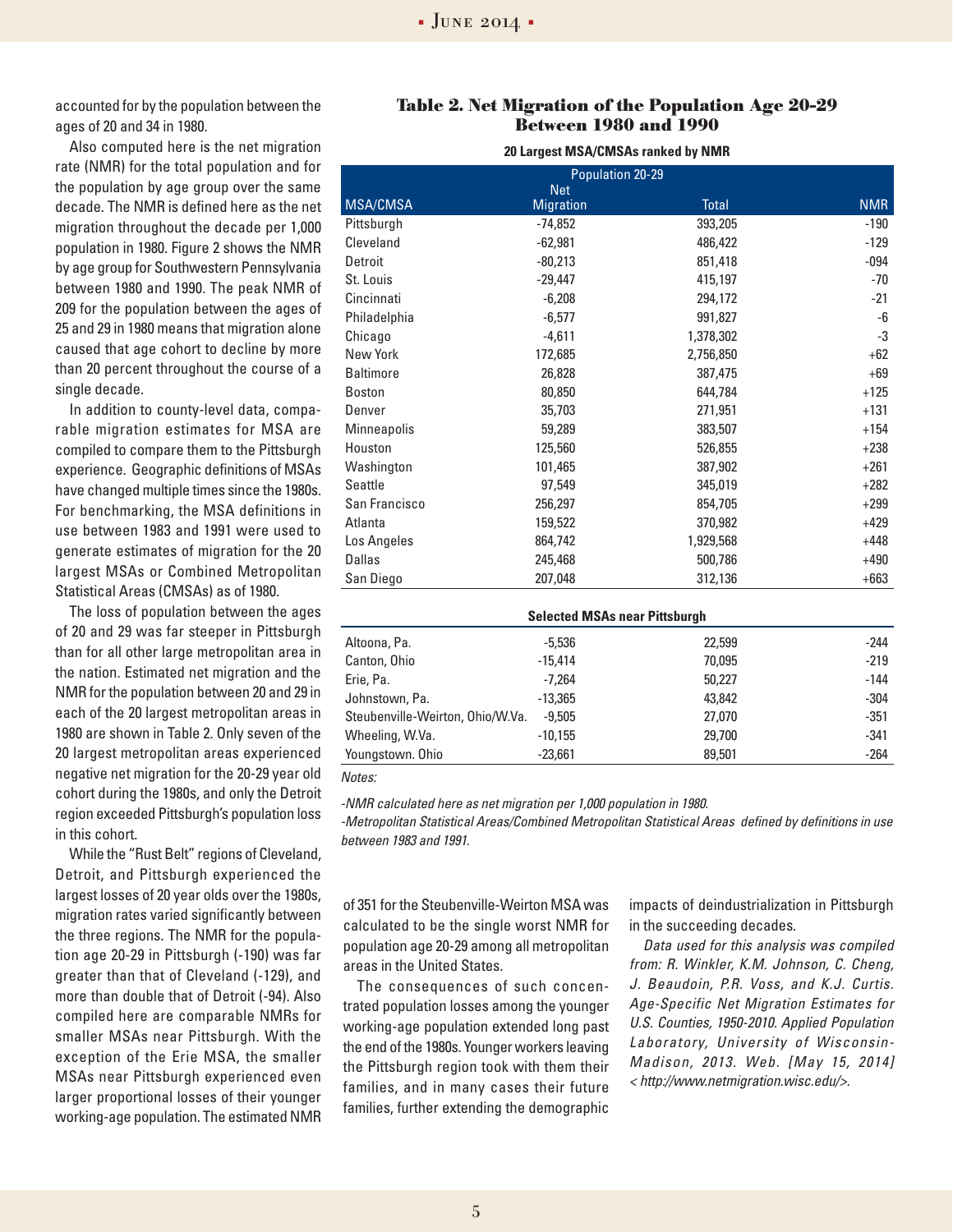### **UCSUR Announces New Property Survey Tool**

*By Sabina Deitrick and Robert Gradeck*

Understanding neighborhood conditions is a central focus of the work of the Urban and Regional Analysis program at UCSUR. In partnership with GTECH Strategies, we have recently unveiled a new Property Survey Toolkit, available for use to collect data on property conditions in Southwestern Pennsylvania. The Toolkit consists of standardized land and building survey instruments, training materials, quality control procedures, and software that can be used to efficiently and accurately collect real-time information using mobile devices.

Neighborhood-based organizations often collect data about different aspects of their community's built environment through direct observation. These efforts are usually designed, managed and implemented by staff and volunteers at individual community organizations. All too often, these efforts suffer from several common shortcomings, which limit the usefulness and reliability of the information collected. These limitations include: a lack of standardization across communities, excessive subjectivity in the design of the survey instrument, unreliable data stemming from a lack of training and quality control procedures, inefficient collection methods, and inadequate data sharing.

Despite these limitations, observational data collection is invaluable in understanding and assessing a neighborhood's conditions. Locally-collected information has been successfully used to achieve positive outcomes in many communities, including neighborhood planning, referrals to home repair programs and other service providers, and targeted code enforcement. If collected consistently over time, the survey can also be a tool to document neighborhood change, and be used to plan and implement land banks and other larger scale initiatives in the region.

Our efforts to design a standardized property survey began by talking to members of Pittsburgh-area organizations that have recently collected property information. We built on their existing survey instruments by *A group of Google Pittsburgh volunteers work with Operation Better Block staff and volunteers to collect data on properties in Homewood (June 2014).* 

· Residential Commercial **C** Retail Mon-retail Industrial Institutional Other



#### Land Use - select all that apply



*Image from the building survey training materials provide visual guidance in how to accurately categorize property conditions.*

aligning them with existing standards found in the International Property Maintenance Code and Americans for Disabilities Act. We then asked our partners in the Urban Institute's National Neighborhood Indicators Partnership (NNIP) to review our draft survey. We received great advice from organizations such as Data Driven Detroit, which recently led the most extensive property data collection effort ever conducted in Detroit surveying all of the city's 377,000 parcels. Our final step in the review and comment process involved contacting many local stakeholders from government and community development organizations.

Once the survey instruments were designed, UCSUR and GTECH developed training materials for the building and vacant land surveys, and published the survey to the LocalData platform. This spring and summer, the surveys and training materials are being pilot-tested in two different communities. GTECH Strategies is collecting data on all vacant property in the North Side of Pittsburgh to support community planning and engagement efforts of the Buhl

Foundation. Operation Better Block (OBB) is collecting data on all 5,000 parcels in the Homewood neighborhood to inform neighborhood planning and organizing efforts that will take place this fall.

Initial feedback and results from these two efforts are very promising. The survey design makes it very easy to accurately categorize property conditions, the training materials provide clear guidance to data collectors, and the use of mobile technologies dramatically speeds the data collection process and eliminates the potential for transcription error. Additional organizations are now interested in using the survey instrument and financially supporting the LocalData software maintenance costs. We look forward to working with our partners at GTECH Strategies to create additional survey instruments, and we will work with OBB to use the data they are collecting this summer.

*For further information on the property survey tool, contact Bob Gradeck at rmg44@ pitt.edu.*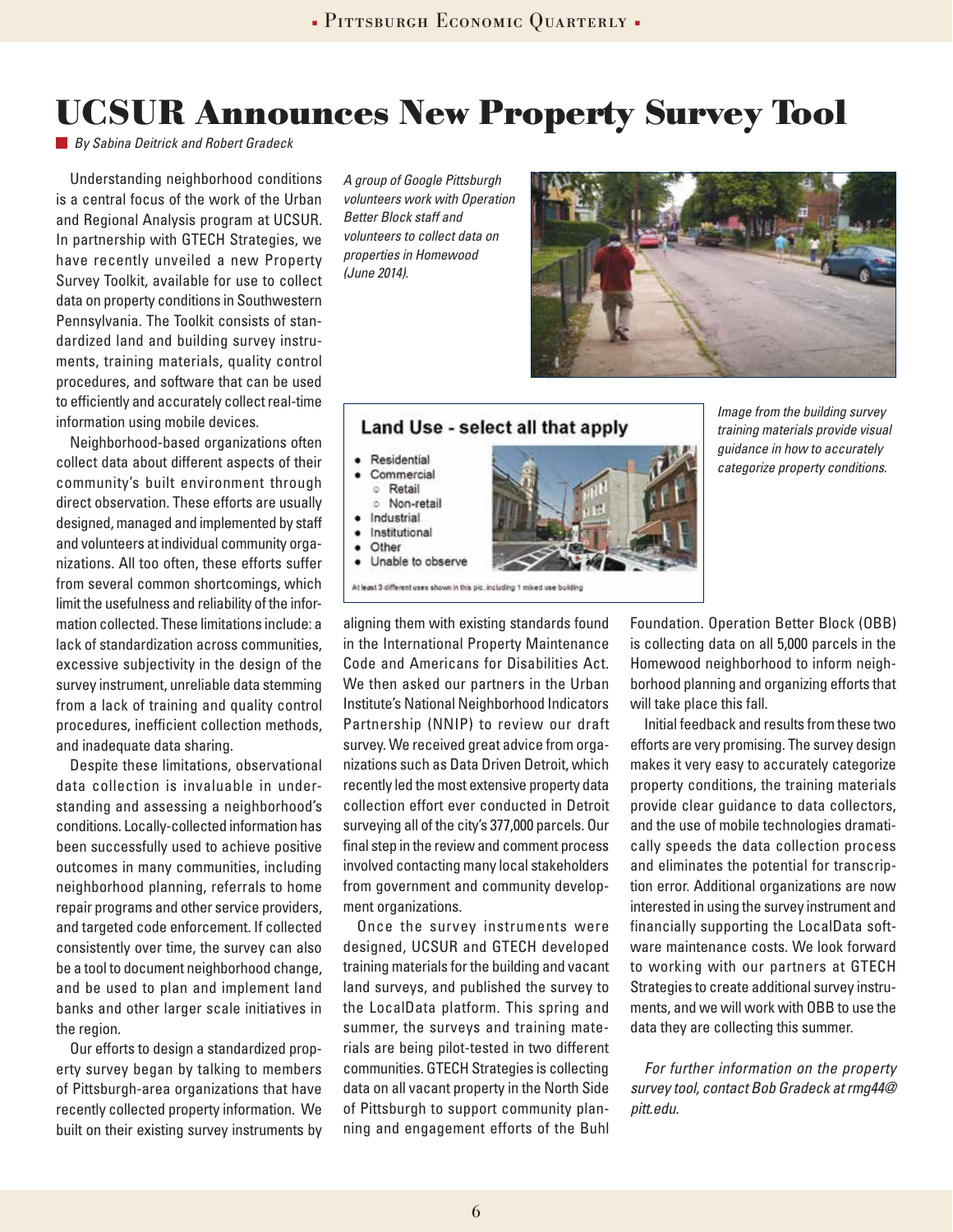## **Pittsburgh Neighborhood and Community Information Systems (PNCIS) Users Conference 2014**

*By Sabina Deitrick*

The Pittsburgh Neighborhood and Community Information Systems (PNCIS) Uses' Conference was held Friday, June 6 at the University Club on the University of Pittsburgh campus. This marks the fifth annual gathering of PNCIS users, discussing data applications and neighborhood data developments.

Over 120 people attended the afternoon event. PNCIS is a project in the Urban and Regional Analysis program at UCSUR. Paul Kaboth, vice president and community development officer of the Federal Reserve Bank of Cleveland, and Presley Gillespie, president of Neighborhood Allies gave introductory remarks. Both the Federal Reserve Bank of Cleveland and Neighborhood Allies are partners in the Users' Conference.

Seema D. Iyer, associate director and research assistant professor of the Jacob France Institute, Merrick School of Business, at the University of Baltimore was the conference's featured speaker and discussed the development and applications of the Baltimore Neighborhood Indicators Alliance (BNIA). BNIA is a neighborhood information system, dedicated to providing the indicators, information, and data analysis that generates policy and planning outcomes to strengthen Baltimore's neighborhoods. Along with PNCIS, BNIA is a partner in the National Neighborhood Indicators Partnership, located at the Urban Institute in Washington, D.C.

Iyer discussed the many communitybased data applications that make up Baltimore's Vital Signs–a set of reliable data and indicators to assess neighborhood conditions and monitor the impacts of neighborhood revitalization efforts and activities through a common measurement system. Now in its 12th edition, Vital Signs and the work of BNIA is designed to measure and maximize the collective impacts of neighborhood revitalization and quality of life improvement efforts.

As in Pittsburgh, Baltimore is a city that faced decades-long population decline, but realized turnarounds in a number of neighborhoods after 2000. BJIA and Vital Signs have become part of the dialog of neighborhood action and community engagement across the city of Baltimore.

Iyer drilled down into the community indicators to present compelling analysis of transit and average commute times for residents of neighborhoods in Baltimore. Baltimore's poorest neighborhoods are the least accessible by current transit routes and options. Pulling together a number of indicators, BJIA data highlight the differences found between Baltimore's growing and declining neighborhoods. Community resilience and community engagement become the means to use BNIA's indicators and vital signs in efforts for neighborhood improvement.

During our normal mid-afternoon break, with a lively poster display and open discussion period at the PNCIS Users' Conference, participants also began to organize our first "Un-conference" session, giving conference goers a chance to propose and lead smallgroup discussions

From organizing dozens of suggestions, PNCIS Users' created 13 Un-conference themes over two sessions. Un-conference topics include those focused on organizing and output measures of data use, including Data Partnerships, Data Quality and Availability, Data Visualization, Data Collection, Regional Data Information, and Data for Planning. Other Un-conference sessions delved into important areas of concern for community participants— Community Empowerment, Gentrification, Arts and Culture; Social Empowerment and Engagement, Children and Youth, and Transit.



*Seema Iyer presents the Baltimore Neighborhood Indicators Alliance analysis of Baltimore neighborhoods.*



*Un-conference participants discuss community indicators.* 

The conversations will be continuing. Over the summer and fall, the Urban and Regional Analysis program at UCSUR will unveil a project similar to BNIA's community indicators, the Southwestern Pennsylvania Community Profiles, developed with support from the Allegheny County Department of Human Services. Un-conference participants began the discussion of how indicators will be translated by community users into action. They will be joined my many others, tying data analysis to community improvement and quality of life issues throughout our region.

*Conference highlights and a transcript of the event are available at www.ucsur.pitt.edu/ pncis\_conf.php*